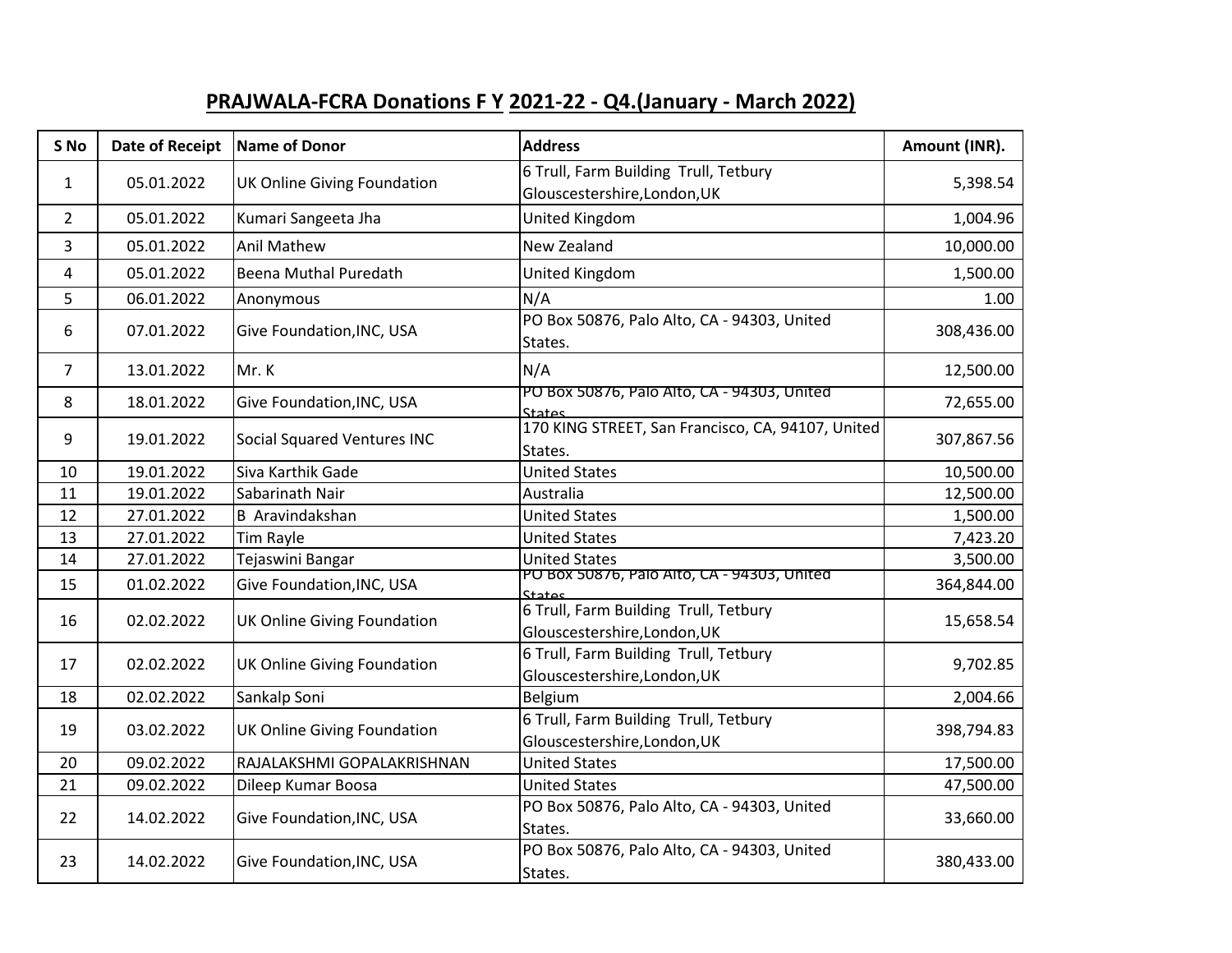| 24 | 18.02.2022 | Milaap Social Ventures USA, INC                           | 311N, Market Street, Suite 200, Dallas, Texes-<br>75202                | 739,000.00   |
|----|------------|-----------------------------------------------------------|------------------------------------------------------------------------|--------------|
| 25 | 22.02.2022 | Misereor                                                  | Mozarstrabe, 9, 52054, Aachen, Post Fach, 101545,<br>52015, Deutchland | 1,918,984.00 |
| 26 | 23.02.2022 | Kautil Desireddy                                          | <b>United States</b>                                                   | 15,500.00    |
| 27 | 01.03.2022 | <b>Charles Antony Santiagu</b>                            | United Kingdom                                                         | 150,000.00   |
| 28 | 02.03.2022 | Bijili Purushothaman                                      | <b>United States</b>                                                   | 10,500.00    |
| 29 | 04.03.2022 | <b>Mission Inclusion</b>                                  | 130 Avenue, Deiepee, Outrcomoni(Quebec,<br>Canada, H2V392.             | 2,019,000.00 |
| 30 | 07.03.2022 | Give Foundation, INC, USA                                 | PO Box 50876, Palo Alto, CA - 94303, United<br>States.                 | 865,136.00   |
| 31 | 07.03.2022 | Give Foundation, INC, USA                                 | PO Box 50876, Palo Alto, CA - 94303, United<br>States.                 | 851,311.00   |
| 32 | 07.03.2022 | Give Foundation, INC, USA                                 | PO Box 50876, Palo Alto, CA - 94303, United<br>States.                 | 22,177.00    |
| 33 | 08.03.2022 | <b>UK Online Giving Foundation</b>                        | 6 Trull Farm Building Trull, Tetbury<br>Glouscestershire, London, UK   | 320,905.46   |
| 34 | 08.03.2022 | <b>UK Online Giving Foundation</b>                        | 6 Trull Farm Building Trull, Tetbury<br>Glouscestershire, London, UK   | 9,782.27     |
| 35 | 09.03.2022 | Give Foundation, INC, USA                                 | PO Box 50876, Palo Alto, CA - 94303, United<br>States.                 | 79,803.00    |
| 36 | 09.03.2022 | Seeja Eldo                                                | United Kingdom                                                         | 12,500.00    |
| 37 | 16.03.2022 | Give Foundation, INC, USA                                 | PO Box 50876, Palo Alto, CA - 94303, United<br>States.                 | 64,076.00    |
| 38 | 16.03.2022 | Remya                                                     | Australia                                                              | 5,000.00     |
| 39 | 22.03.2022 | Give Foundation, INC, USA                                 | PO Box 50876, Palo Alto, CA - 94303, United<br>States.                 | 19,711.00    |
| 40 | 23.03.2022 | Aiswarya Kurup                                            | United Kingdom                                                         | 828.33       |
| 41 | 24.03.2022 | Give Foundation, INC, USA                                 | PO Box 50876, Palo Alto, CA - 94303, United<br>States.                 | 130,978.00   |
| 42 | 25.03.2022 | Give Foundation, INC, USA                                 | PO Box 50876, Palo Alto, CA - 94303, United<br>States.                 | 77,714.00    |
| 43 | 28.03.2022 | TIM J. Rouse                                              | 1308 Jackson ST. Suite 411. Omaha, NE 68102                            | 989,110.00   |
| 44 | 29.03.2022 | KATHOLISCHE ZENTRALSTELLE FOR<br><b>ENTWICKLUNGSHILFE</b> | E.V Postfach, 101545, 52015, Aachen Germany                            | 2,510,800.00 |